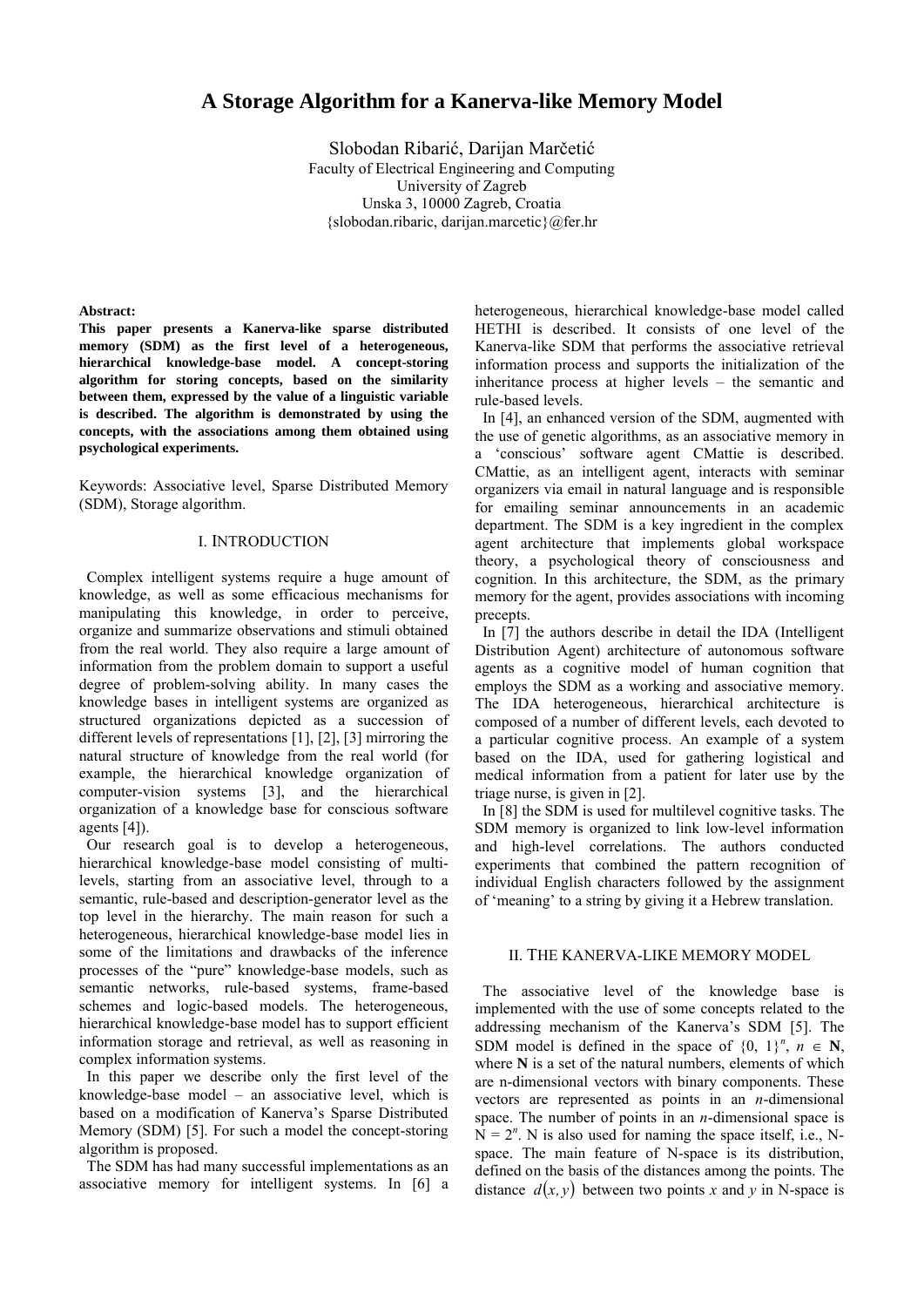defined as the number of corresponding vector components at which they differ, known as the Hamming distance. The distance is, by definition, an integer number in the range from 0 to *n*. The distance  $d(x, y)$  can be used to express the similarity of the points *x* and *y*. Two points in N-space that are close to each other are more similar. The number of points from N-space at a distance of exactly *d* from an arbitrary point in N-space is equal to the binomial coefficient  $\binom{n}{d}$ ſ  $\binom{n}{d}$ . The distribution of N-space is thus the

binomial distribution *N*(*d*) with the parameters *n* (number of dimensions) and  $p = 0.5$  (the probability of each binary component of the point being 0 or 1). The concept of the address region is used at the associative level. The address region of an arbitrary address location *x* in N-space is defined as a circle *O* with the radius *r* and the centre *x*. The address region of *x* contains a set of points that are at most *r* bits from *x*:  $O(r, x) = \{y \mid d(x, y) \le r\}.$ 

 The basic characteristics of the above-described SDM model are: the *similarity* and *sparseness* of the memory. *Similarity*, as mentioned above, is based on the distance between points. *Sparseness* is derived from the fact that the actual number of storage locations used is very few compared with  $2^n$ ,  $n \ge 1$ . The storage locations are distributed randomly in N-space and a unique address is assigned to each storage location. Even for a relatively small dimensionality of N-space (for example,  $n = 100$ ) an exorbitant number of possible locations  $(N=2^{100})$  exists. Let us suppose that only a fraction of the possible address space (for example,  $N' = 1,000,000$ ) is available and points are randomly distributed over the entire address space. Such a type of space is called a sparse memory. Correspondingly, addressing N-space is now reduced to addressing the locations of the subspace N',  $N' \subset N$  called N'-space. The address location in N'-space is represented by an *n*-dimensional address vector in the same way as in N-space.

### III. RELATION OF A CONCEPT TO A POINT IN N'- SPACE AND A CONCEPT GROUP ORGANIZATION

 Let *C* be a set of abstract objects or concepts from the real world, which is the subject of the modelling. An element from *C* can be represented with one or more points in N' space. A point in N'-space is called a location when N' space is represented as the SDM model. The concepts are clustered into groups of concepts based on a user's knowledge and/or intuition. A concept can belong to one or more groups of concepts. Groups of concepts are used because it is natural for humans to organize similar concepts based on their characteristics.

Let us denote a group of points in N'-space by  $G_i$ ,  $i = 1$ ,  $..., g$  (indicated by the name of the group *NGC<sub>i</sub>*) where g is the total number of groups. Each group of points is represented by a uniform, random sample of N'-space. Note that  $G_i \cap G_j = \emptyset$  for  $i \neq j$ , and that each point in N'space is indicated by its unique address. The number of points in every group is equal to N'/g.

 The basic assumption for the proposed model is that the number of points in N'-space is much larger than the

number of concepts. For mapping a concept  $c_i \in C$  into a set of points in N'-space, the concept-address list is used.

A concept-address list for a concept  $c_i \in C$ , which is stored in the group with the name *NGCj*, is represented by the 3-tuple:  $\left(c_i, NGC_j, \left(a_i^{i,j},..., a_s^{i,j}\right)\right)$ , where the *s*-tuple  $\left(a_i^{i,j},..., a_s^{i,j}\right)$  is an ordered list that contains the addresses of points in N'-space; the first super index of *a* denotes the corresponding concept, the second super index denotes the group  $G_i$  and the *s* denotes the total number of copies of the concept  $c_i$  in the group  $G_i$ . When the same concept  $c_i$ belongs to different groups  $NGC_k$ ,  $NGC_l$ , ..., then for each group there is a corresponding concept-address list:  $(c_i, NGC_k, [a_i^{i,k},...,a_i^{i,k}]), \quad [c_i, NGC_l, [a_i^{i,l},...,a_v^{i,l}]), \quad ... \quad .$ Note that the concept-address lists are a rudimentary implementation of Kanerva's basic idea of *the word to focus transformation* defined by mapping of the physical signals to sensory features [5].

### *A. Similarities between concepts*

 A linguistic variable *L* is used to express the similarity among the concepts. The values of the linguistic variable *L* are from the following set {*minimally, minorly, more-orless, moderately, considerably, very, extremely*}. The values of the linguistic variable *L* can be transformed to the Hamming distance between two points in N'-space. For example, in terms of the description of similarity with a value of the linguistic variable *L*, two concepts described as "*very*" similar will have a smaller distance between the corresponding points in N'-space than the concepts described as "*minorly*" similar.

### IV. THE CONCEPT-STORING ALGORITHM

 The process of storing a concept in the Kanerva-like memory model can be described as follows. The user specifies a concept  $c_i \in C$ , where *C* is a set of concepts, with the name of its group  $NGC_k$ , where the concept will be stored. Optionally, the user can specify a measure of similarity, expressed by a value of the linguistic variable *L*, to another already-stored concept  $c_i \in C$ , and the name of its group  $NGC_l$ , where  $l \neq k$  or  $l = k$ .

In the first case, when  $c_i \in C$  and the name of its group  $NGC_k$  are given, the concept will be stored in the randomly chosen free location from its group  $NGC_k$ .

In the second case, a new concept  $c_i$  will be stored in a location or locations from the group with the name  $NGC_k$ , based on the measure of similarity between  $c_i$  and  $c_j$ .

The above process is specified by the following *conceptstoring algorithm*:

**Input:** A concept  $c_i \in C$ , the name of its group  $NGC_k$ , and (optionally) the already-stored concept  $c_i \in C$ , the name of its group  $NGC<sub>l</sub>$ , where *k* and *l* can be equal, and the measure of similarity between the concepts  $c_i$  and  $c_i$  expressed by the value of the linguistic variable  $L$ .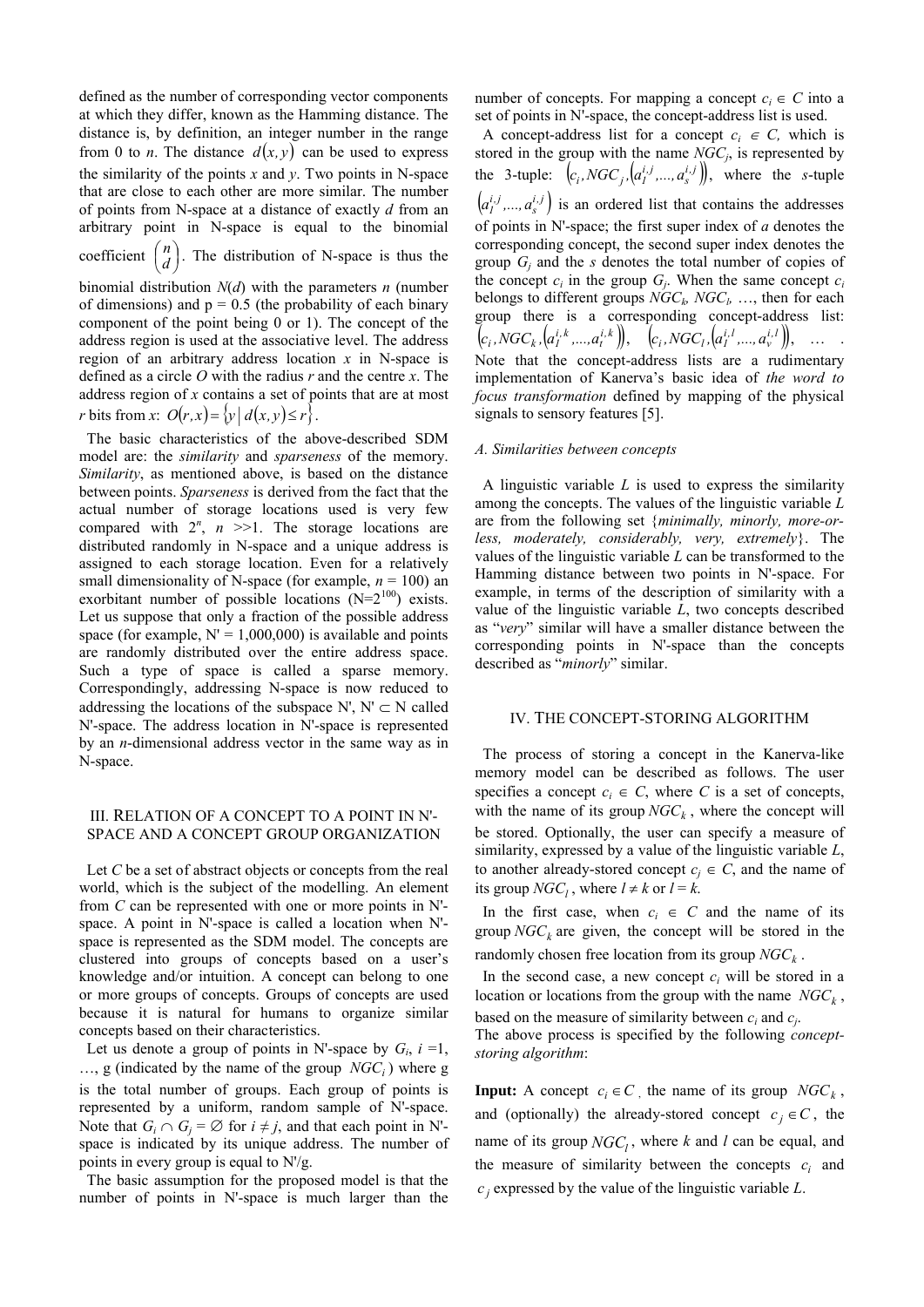**IF**  $NGC_k$  is a new group name **THEN** assign  $NGC_k$  to the unused group of locations  $G_k$ .

# **Case 1:** Only the concept  $c_i$  is given

- 1.1) IF the concept  $c_i$  is new in the group with the name  $NGC<sub>k</sub>$  **THEN** store the concept  $c<sub>i</sub>$  to the randomly chosen free location  $x_i$  defined by the address  $a_i^{i,k}$  in the group with the name  $NGC_k$ . Add the concept-address list  $\left(c_i, NGC_k, \left(a_i^{i,k}\right)\right)$  to the set of concept-address lists. **END**.
- 1.2) IF the same concept  $c_i$  has already been stored in the group with the name  $NGC_k$  **THEN** store the "new" concept  $c_i$  to the randomly chosen free location  $x_{s+1}$  defined by the address  $a_{s+1}^{i,k}$  in the group with the name  $NGC_k$ . Update the concept-address list  $\left(c_i, NGC_k, \left(a_i^{i,k},..., a_s^{i,k}\right)\right)$  for the concept  $c_i$  from the group  $G_k$  with the name  $NGC_k$  to  $(c_i, NGC_k, [a_i^{i,k}, ..., a_s^{i,k}, a_{s+l}^{i,k})$ . **END**.

**Case 2:** The similarity between the concepts  $c_i$  and the already stored concept  $c_j$  is defined with a value of the linguistic variable *L*, determine the free location(s) for storing the concept  $c_i$  as follows:

- 2.1) Calculate  $r' = |r_p \cdot K|$ , where  $\lceil \cdot \rceil$  denotes the ceiling of the expression and
	- radius  $r_p$ , called the basic radius, defines the *x*'-centred circle  $O(r_n, x')$ ;  $x' \in N'$ , which contains on average *p* proportion of points *'y* in N'-space that satisfy the relation  $O(r_p, x') = \left\{ y' \mid d(x', y') \le r_p \right\}$ . The radius  $r_p$  is obtained from TABLE I [5] based on the number of dimensions *n* and the proportion *p* of N'-space within *rp* bits of point *x*'. The proportion *p* is determined experimentally and its value is between  $10^{-3}$  to  $10^{-6}$ ,
	- radius multiplicator  $K = f(m, z, \alpha, \beta, r_p, n)$ ; based on the experiments *K* was selected as:

$$
K = \alpha \cdot \frac{m}{z - l} + \beta \,, \quad \text{where} \quad \beta; \quad l \le \beta \le \frac{n}{2 \cdot r_p}
$$

defines the minimum value of *K* (when the concepts are extremely similar), while the

parameter 
$$
\alpha
$$
;  $0 < \alpha < \frac{n}{2 \cdot r_p} - \beta$ , determines

the incremental step of the radius according to the dissimilarity measure *m* obtained by the bijective function  $h: L \to M$  (TABLE II). The value of *m* is a discrete value from a set  $M = \{0, 1, \ldots, z-1\}$ , where *z* is the total number of values of the linguistic variable *L* (TABLE II). Recall that *n* is the number of dimensions of N'-space.

- 2.2) Retrieve the concept-address list  $(c_j, NGC_l, (a_i^{j,l}, ..., a_u^{j,l}))$  from a set of stored concept-address lists.
- 2.3) For every address  $a_e^{j,l}$ ,  $e = 1,..., u$ , from  $(c_j, NGC_l, (a_i^{j,l}, ..., a_u^{j,l}))$ , store the concept  $c_i$  to the free location in the group  $G_k$  with the address  $a_b^{i,k}$ ,  $b = 1, ..., u$ , in such a way that  $a_b^{i,k}$ , satisfies that  $\left| d \left( a_b^{i,k}, a_e^{j,l} \right) - r' \right|$  is close to zero, as much as possible, where | | denotes the absolute value.
- 2.4) IF the concept  $c_i$  is new in the group with the name  $NGC_k$  **THEN** add the concept-address list  $\left(c_i, NGC_k, \left(a_i^{i,k},...,a_u^{i,k}\right)\right)$  to the set of conceptaddress lists. **END**.
- 2.5) IF the concept  $c_i$  was already stored in the group  $NGC<sub>k</sub>$  **THEN** update the concept-address list  $\left(c_i, NGC_k, \left(a_i^{i,k}, \ldots, a_s^{i,k}\right)\right)$  for the concept  $c_i$  from the group with the name  $NGC_k$  to  $(c_i, NGC_k, \left( a_i^{i,k}, \ldots, a_s^{i,k}, a_{s+1}^{i,k}, \ldots, a_{s+u}^{i,k} \right)),$  where  $a_{s+l}^{i,k},...,a_{s+u}^{i,k}$  correspond to the addresses  $a_b^{i,k}$ , *b*  $= 1, ..., u$ , of the locations where the concept  $c_i$  is stored. **END**.

 An assumption for the *concept-storing algorithm* is that the number of free locations in every group is much higher than the number of stored concepts.

| Proportion $p$ of                   | SECTED FROM ONTION $\rho$ of in-server [9].<br>Number of dimensions $n$ |           |                   |
|-------------------------------------|-------------------------------------------------------------------------|-----------|-------------------|
| the N'-space<br>within $r_p$ , bits | $n=100$                                                                 | $n=1,000$ | $n=1,000,0$<br>00 |
| of point $x$                        | $r_p$                                                                   | $r_p$     | $r_p$             |
| 0.000000001                         | 20                                                                      | 405       | 4,700             |
| 0.00000001                          | 33                                                                      | 411       | 4,720             |
| 0.0000001                           | 24                                                                      | 418       | 4,740             |
| 0.000001                            | 26                                                                      | 425       | 4,760             |
| 0.00001                             | 29                                                                      | 433       | 4,790             |
| 0.0001                              | 31                                                                      | 441       | 4,810             |
| 0.0005                              | 34                                                                      | 448       | 4,840             |
| 0.001                               | 35                                                                      | 451       | 4,850             |
| 0.01                                | 38                                                                      | 463       | 4,880             |
| 0.01                                | 44                                                                      | 480       | 4,940             |
| 0.25                                | 47                                                                      | 489       | 4,970             |
| 0.5                                 | 50                                                                      | 500       | 5,000             |

TABLE I RADII  $r_p$  OF *x*-CENTRED CIRCLES THAT ENCLOSE A SPECIFIED PROPORTION *p* OF N'-SPACE [5].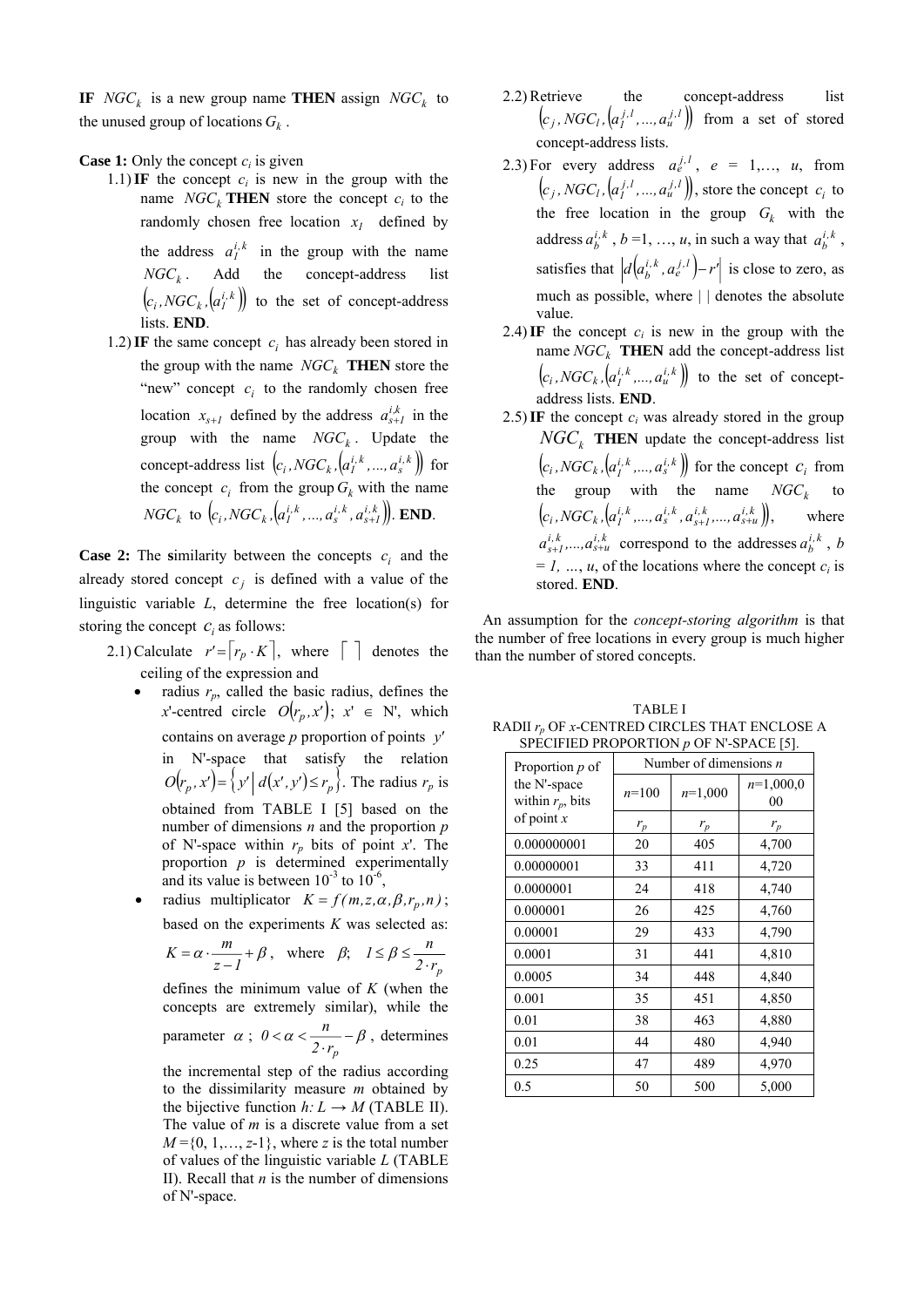TABLE II MAPPING OF VALUES OF THE LINGUISTIC VARIABLE *L* TO THE MEASURE OF DISSIMILARITY *m*.

| $h: L \rightarrow M$ , $z=7$ |                  |  |
|------------------------------|------------------|--|
| Values of the                | Measure of the   |  |
| linguistic variable $L$      | dissimilarity, m |  |
| extremely                    |                  |  |
| very                         |                  |  |
| considerably                 | 2                |  |
| moderately                   | 3                |  |
| more-or-less                 |                  |  |
| minorly                      | 5                |  |
| minimally                    |                  |  |

## *A. Example*

 Let us suppose that N'-space is created, where N'-space is a subset of N-space;  $N=2^n$ ;  $n = 100$ . Let the number of locations of the SDM be N'=1,000,000, the number of groups  $g = 20$ ,  $p = 0.0001$ ,  $\alpha$  is 0.5 and  $\beta$  is 1, and the number of values of the linguistic variable *L* is  $z = 7$ (TABLE II).

 The number of storage locations in every group is equal to  $N/g = 50,000$ . Based on selected values of *p* and *n*, the radius  $r_p$ = 31 is determined (see TABLE I).

 To demonstrate the *concept-storing algorithm* we used concepts with associations among them obtained with the psychological experiment described in [9]. The goal of this psychological experiment was to determine the associative connections between concepts based on the frequency of the answers of 1000 examinees.

From this experiment two concepts were selected,  $c_1$  = "*Needle*" and  $c_2$  = "*Thread*", with the similarity among them defined as "*very*" similar. Note that the similarity is estimated by the authors based on the frequency of the answers given in [9]. First, let us suppose that the concept  $c_1$  = "*Needle*" from the group with the name  $NGC_1$  = "*Tools*" is already stored in the three locations in N'-space with the addresses (100 bit vectors, represented as the hex number):

 $a_l^{1,1} = 208257A1CD7121EA3DBB6842,$ 

 $a_2^{1,1}$  = E7E17CEBF0E1E2C9A2153024B,

 $a_3^{1,1}$  = D091BAE3E76B918D623049E5C.

Note that the addresses are generated by the program simulator described in Section V.

Storing of a new concept  $c_2 = \text{``Thread''},$  belonging to a new group with name  $NGC_2$  = "*Fabric*", with similarity to the concept  $c_1$  = "*Needle*", expressed with the value of the linguistic variable *L* equal to "*very*" similar  $(m = 1$ ; see TABLE II), is processed as follows:

 $NGC_2$  = "*Fabric*" is a new group name, so assign *NGC*<sub>2</sub> to the unused group  $G_2$ .

**Case 2:** The similarity between the concepts  $c_2$  = *"Thread"* and  $c_1$  = "*Needle"* is defined as *"very"* similar, so free locations in the group with the name  $NGC_2$  = "*Fabric*" for the storage the concept  $c_2$  are determined as follows:

- 2.1)  $K = \alpha \cdot \frac{m}{z-l} + \beta = 0.5 \cdot \frac{l}{7-l} + l = 1.083$ ,  $r_p = 31$ and  $r' = \lceil K \cdot r_n \rceil = 34$ .
- 2.2) The concept-address list
	- $\left(Nee\text{d}le, NGC_1, \left(a_1^{1,1}, a_2^{1,1}, a_3^{1,1}\right)\right)$  is retrieved from the set of concept-address lists.
- 2.3) The concept  $c_2$  = "*Thread*" is stored in three free locations in the group  $G_2$  with the addresses:

 $a_l^{2,2} = 39E315911D11116E1915F5410,$ 

- $a_2^{2,2}$  = B752BFEBE0414098242F22C8B,
- $a_3^{2,2}$  = F8185BC0A400B185DB316961B

so that the values of the terms  $\left| d\left(a_i^{2,2}, a_i^{1,1}\right) - r' \right|$ ,  $d(a_2^{2,2}, a_2^{1,1}) - r'$  and  $d(a_3^{2,2}, a_3^{1,1}) - r'$  are as close to zero as possible.

2.4) The concept  $c_2 = \text{``}Thread\text{''}$  is new in the group with the name  $NGC_2 = "Fabric"$ , so add the concept-address list  $\left( \text{Thread}, \text{NGC}_2, \left( a_1^{2,2}, a_2^{2,2}, a_3^{2,2} \right) \right)$  to the set of concept-address lists.

2.5) No action.

 We can see that the Hamming distances between the addresses of the locations in N'-space where the concepts "*Needle*" and "*Thread*" lie are:  $d(a_1^{2,2}, a_1^{1,1}) =$ (208257A1CD7121EA3DBBB6842, 39E315911D11116- E1915F5410) = 34,  $d(a_2^{2,2}, a_2^{1,1})$  = (E7E17CEBF0E1-E2C9A2153024B, B752BFEBE0414098242F22C8B) = 34 and  $d(a_3^{2,2}, a_3^{1,1}) = (D091BAE3E76B918D623049E5C,$ F8185BC0A400B185DB316961B) = 34, and  $d(a_u^{2,2}, a_u^{1,1}) - r'$ ,  $u = 1, 2, 3$ , is equal to 0 for every corresponding address-pair.

## V. PROGRAM SIMULATOR

 The program simulator developed in Matlab supports the following main functionalities (see Fig. 1):

- (i) the Kanerva-like memory model (SDM),
- (ii) the concept-storage,
- (iii) the concept-similarity estimation,
- (iv) the concept-address list,
- (v) the GUI (graphical user interface).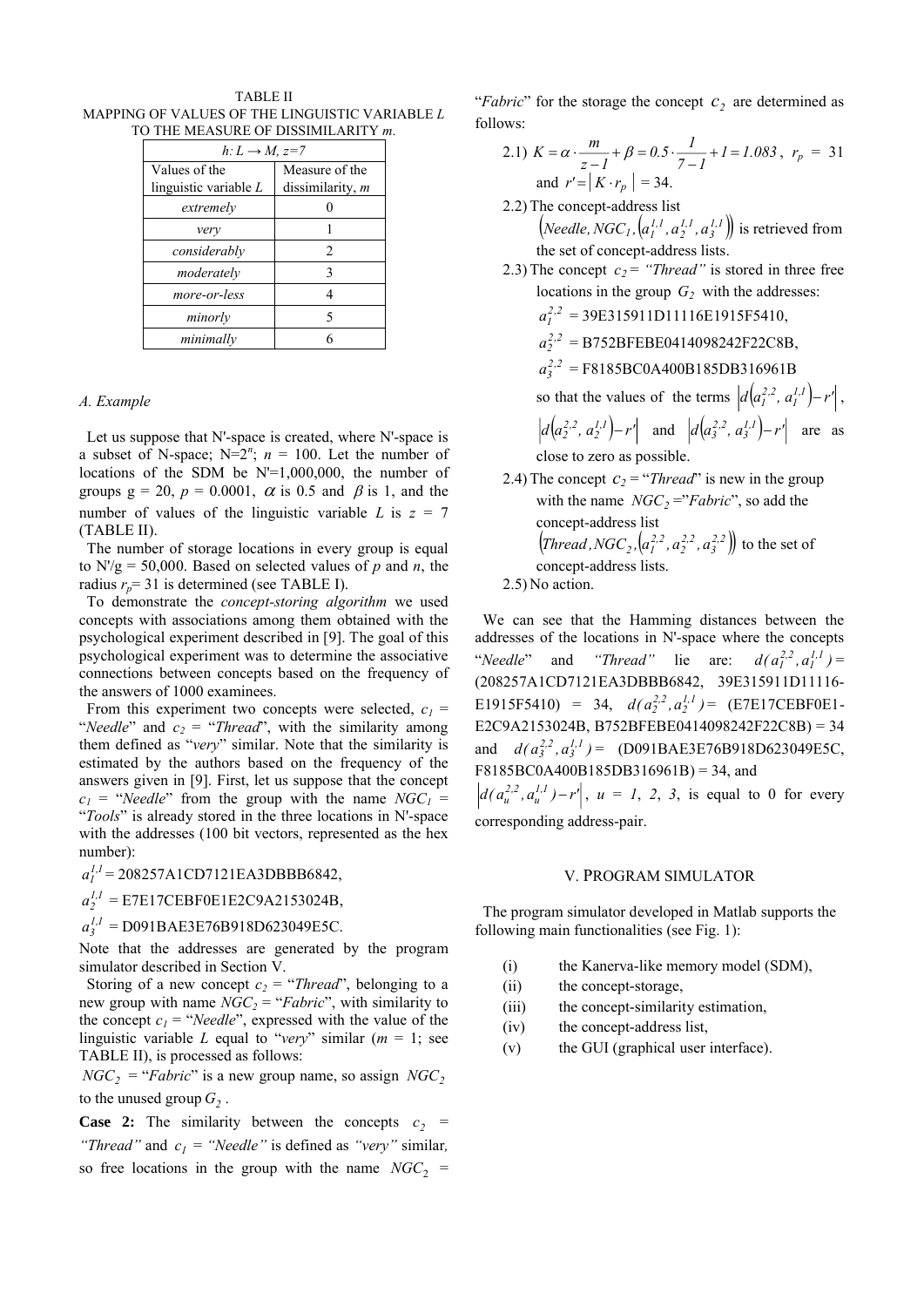

Fig. 1. Main modules of the developed program simulator.

 The Kanerva-like memory model (SDM) module is designed according to the functionalities described in Sections II and III. The concept-storing module is used to store the concepts in N'-space by means of the *conceptstoring algorithm*. The concept-similarity estimation module is used to estimate the similarity between the stored concepts based on the distance in N'-space (which is not the subject of this paper). The concept-address module is used as a rudimentary implementation of *the word to focus transformation* and it updates the concept-address lists. A graphical user interface (GUI) is employed for a user-friendly interaction with the system. It is important that the GUI is both intuitive and simple to use. The GUI is also used to display the results and it enables the manual control of every step in the algorithms employed. The visual appearance of the GUI used in our system is shown in Fig. 2.



Fig. 2. Visual appearance of graphical user interface (GUI).

#### VI. CONCLUSION

 This paper presents a formal model of the first level of the heterogeneous, hierarchical knowledge-base model – an associative level implemented with Kanerva-like SDM. The *concept-storing algorithm* for storing concepts in N' space based on the similarity between them expressed by a linguistic variable is proposed. Future work will involve

the implementation of the heterogeneous, hierarchical knowledge-base model consisting of multi-levels, starting from an associative level, through to the semantic, rulebased and description-generator level as the top level in the hierarchy for the document and the World Wide Web search.